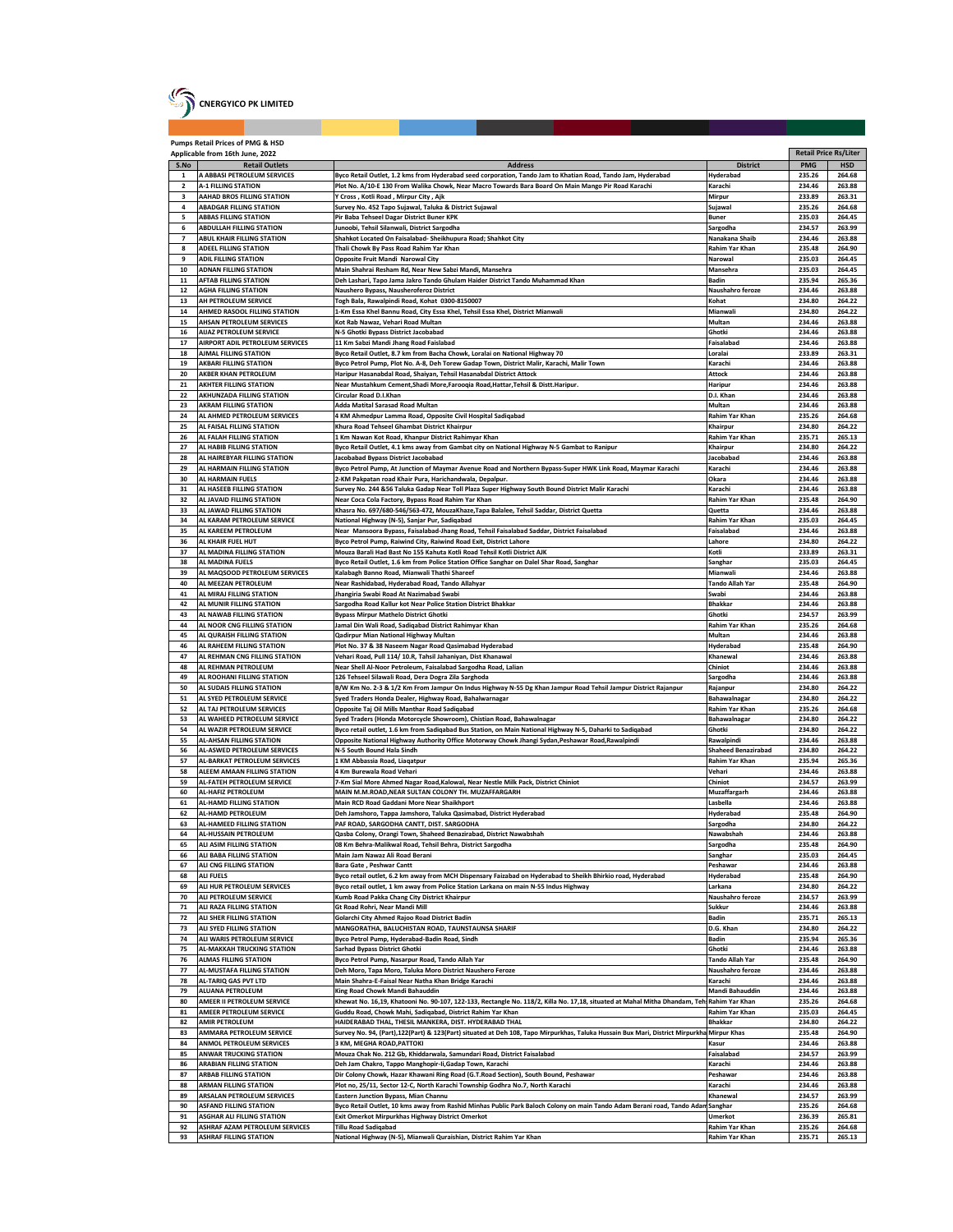|            | <b>CNERGYICO PK LIMITED</b>                                            |                                                                                                                                                                                                |                                      |                  |                              |
|------------|------------------------------------------------------------------------|------------------------------------------------------------------------------------------------------------------------------------------------------------------------------------------------|--------------------------------------|------------------|------------------------------|
|            | Pumps Retail Prices of PMG & HSD                                       |                                                                                                                                                                                                |                                      |                  |                              |
|            | Applicable from 16th June, 2022                                        |                                                                                                                                                                                                |                                      |                  | <b>Retail Price Rs/Liter</b> |
| S.No       | <b>Retail Outlets</b>                                                  | <b>Address</b>                                                                                                                                                                                 | <b>District</b>                      | PMG              | <b>HSD</b>                   |
| 94         | <b>ASIF ALI FILLING STATION</b>                                        | Miani War Monument Road, Near New Fruit & Vegetable Market, Hyderabad                                                                                                                          | Hyderabad                            | 235.26           | 264.68                       |
| 95<br>96   | <b>AWAIS FILLING STATION</b><br><b>AWAMI FILLING STATION</b>           | Byco Petrol Pump, Kario Ghanwar, Kario Ghanwar Road - Golarchi Road<br>194 Multan Road Lahore, Near Allama Iqbal Town                                                                          | Badin<br>Lahore                      | 235.94<br>234.46 | 265.36<br>263.88             |
| 97         | <b>AWAN FILLING STATION</b>                                            | Thari Mir Wah City District Khairpur                                                                                                                                                           | Khairpur                             | 235.03           | 264.45                       |
| 98         | <b>AYAAN PETROLEUM SERVICE</b>                                         | <b>Hyderabad City Channel Road</b>                                                                                                                                                             | Hyderabad                            | 235.26           | 264.68                       |
| 99         | <b>AYAN ALI FILLING STATION</b>                                        | Byco Petrol Pump, Nagarparkar Road, Islamkot City                                                                                                                                              | Tharparkar                           | 237.30           | 266.72                       |
| 100        | <b>AZEEM FILLING STATION</b>                                           | Near NHA Fine Collection Post Tehsil & Distrcit Islamabad                                                                                                                                      | Islamabad                            | 234.46           | 263.88                       |
| 101<br>102 | <b>AZMAT FILLING STATION</b><br><b>BAKKA PETROLEUM SERVICE</b>         | Gujrat Exit, Jalalpur Jatta Rd, District Gujrat                                                                                                                                                | Guirat                               | 234.46           | 263.88                       |
| 103        | <b>BANGYAL FILLING STATION</b>                                         | Jamesabad Road, Samaro, Dist. Mirpurkhas<br>Khewat No. 1/1 Khatooni No.2968/2880 Khasra No. 4077 situated at Mouza Sokhain Thesil & Distt Mirpur                                               | <b>Mirpur Khas</b><br>Mirpur         | 236.17<br>233.89 | 265.59<br>263.31             |
| 104        | <b>BARYAR FILLING STATION</b>                                          | Tehseel Gojra, Zila Tobateksingh, Gojra Pansara Road                                                                                                                                           | Faisalabad                           | 234.46           | 263.88                       |
| 105        | <b>BASHIR LUQMAN PETROLEUM SERVICE</b>                                 | Byco Petrol Pump, 6-KM from Loralai city, N-70 National Highway, District Loralai                                                                                                              | Loralai                              | 233.89           | 263.31                       |
| 106        | <b>BEST GAS</b>                                                        | Range Road, Near Kasim Market, Rawalpindi Cantt                                                                                                                                                | Rawalpindi                           | 234.46           | 263.88                       |
| 107        | <b>BHUTTO PETROLEUM SERVICE</b>                                        | Survey No. 350 situated at Chajjra, Tapo Lakha, Taluka Kamber, District Kamber Shadadkot                                                                                                       | Khairpur                             | 235.03           | 264.45                       |
| 108<br>109 | <b>BILAL CNG &amp; FILLING STATION</b><br><b>BILAL FILLING STATION</b> | Plot No. 42 & 43, Block A-5 Survey No. 137/5 situated at Deh 25 Dad, Ghulam Hyder Shah Colony, Taluka Nawabshah, District Shaheed Benazirabad<br>Mouza Kund, Tehsil Gaddani, District Lasbella | Lasbella                             | 234.46<br>234.46 | 263.88<br>263.88             |
| 110        | <b>BILAL HAIDER PETROLEUM SERVICES</b>                                 | 92/12-L, ADA 90 MORE, BUREWALA, IQBCHICHAWATNI                                                                                                                                                 | Vehari                               | 234.46           | 263.88                       |
| 111        | <b>BILAL PETROLEUM SERVICES</b>                                        | Indus Highway, Taunsa Sharif City Enterance.                                                                                                                                                   | D.G. Khan                            | 234.80           | 264.22                       |
| 112        | <b>BILAL TRUCKING STATION</b>                                          | Jacobabad, Dera Allahyar Bypass Balouchistan                                                                                                                                                   | Jafarabad                            | 234.57           | 263.99                       |
| 113        | BILAL ZAM ZAM FILLING STATION                                          | Block Number 369, Tandomir Ghulam Hussain Unit Number 9 Latifabad Hyderabad                                                                                                                    | Hyderabad                            | 235.48           | 264.90                       |
| 114        | <b>BILAWAL FILLING STATION</b>                                         | Mohallal Madassia Totali Tehseel Daggar Zila, Buner                                                                                                                                            | <b>Buner</b>                         | 234.80           | 264.22                       |
| 115<br>116 | <b>BISMILLAH PETROLEUM</b><br><b>BISMILLAH PETROLEUM SERVICE</b>       | North Bound Qazi Ahmed District Benazirabad<br>Zila Attock Tehseel Fateh Jang District Attock                                                                                                  | <b>Shaheed Benazirabad</b><br>Attock | 234.46<br>234.46 | 263.88<br>263.88             |
| 117        | <b>BODLA BAHAR FILLING STATION</b>                                     | Bakhar Road 11 Km, Kurla Bahar, Kot Khera, District Tehsil Zila Jhang                                                                                                                          | Jhang                                | 234.80           | 264.22                       |
| 118        | <b>BOLAN VIEW FILLING STATION</b>                                      | Sibi Sariab Road Ouetta                                                                                                                                                                        | <b>Quetta</b>                        | 234.46           | 263.88                       |
| 119        | <b>BURHAN FILLING STATION</b>                                          | Muhammad Sabir New Usman Traders Near Green Market Faisalabad Road Chiniot                                                                                                                     | Bahawalpur                           | 235.48           | 264.90                       |
| 120        | <b>BURKI PETROLEUM</b>                                                 | 65 KM MILE STONE.DIST. JAMSHORO.MAIJAMSHORO                                                                                                                                                    | Jamshoro                             | 234.80           | 264.22                       |
| 121        | <b>CARAVAN SERVICE STATION</b>                                         | 126-Allama Iqbal Road, Garhi Shahu. Lahore                                                                                                                                                     | Lahore                               | 234.57           | 263.99                       |
| 122<br>123 | CH. FATEH DIN PETROLEUM SERVICES<br><b>CHAND FILLING STATION</b>       | Raja Chowk People Colony No 2, Main Warispur Road Faisalabad<br>Byco Petrol Pump, Jhirk, Thatta Hyderabad Highway                                                                              | Faisalabad<br>Thatta                 | 234.46<br>235.48 | 263.88<br>264.90             |
| 124        | <b>CHAUDHRY FILLING STATION</b>                                        | Basti Maluk Dunyapur Road, Basti Maluk, Near (Bahawalpur - Multan National Highway).                                                                                                           | Multan                               | 234.80           | 264.22                       |
| 125        | <b>CHEEMA CNG</b>                                                      | Adjacent Cheema Family Hospital; Sambrial City                                                                                                                                                 | Sailkot                              | 234.46           | 263.88                       |
| 126        | <b>CITY FILLING STATION</b>                                            | Shamsi Road Opposite Yateem Khana Mardan                                                                                                                                                       | Mardan                               | 234.46           | 263.88                       |
| 127        | <b>CITY GASOLINE</b>                                                   | R.S No. 1317/1 Risala Road Hyderabad Opposite Rabia Square                                                                                                                                     | Hyderabad                            | 235.48           | 264.90                       |
| 128        | CITY TOP PETROLEUM SERVICE                                             | CITY ROAD, ARIFWALA, Dist PAKPATTAN                                                                                                                                                            | Pakpattan                            | 234.46           | 263.88                       |
| 129<br>130 | <b>COAST GUARD FILLING STATION</b><br>COMMANDER PETROLEUM SERVICE      | Land Of Pakistan Coast Guard In Sector 50 At Korangi Township Residential Area Karachi<br>Commander petroleum services Chhor city , District umerkot,                                          | Karachi<br>Umerkot                   | 234.46<br>236.39 | 263.88<br>265.81             |
| 131        | <b>DADAL SHAH FILLING STATION</b>                                      | Survey No. 88/7, Deh & Tapo Mirwah, At Km 18/19, Mirpurkhas Mirwah Road, Taluka & District Mirpurkhas.                                                                                         | <b>Mirpur Khas</b>                   | 235.71           | 265.13                       |
| 132        | DADAL SHAH II PETROLEUM SERVICES                                       | Byco retail outlet, 950 Meter away from Jamia Masjid Hanafi Barelvi, on Tando Bago-Pangrio Road, Pangrio, Badin                                                                                | Badin                                | 236.39           | 265.81                       |
| 133        | <b>DATA PETROLEUM</b>                                                  | Mirpur Mathelo Bypass, Mirpur Mathelo, District Ghotki                                                                                                                                         | Ghotki                               | 234.46           | 263.99                       |
| 134        | <b>DAWN FILLING STATION</b>                                            | Indus Highway, Retra Taunsa Sharif                                                                                                                                                             | D.G. Khan                            | 235.26           | 264.68                       |
| 135        | <b>DAWOOD FILLING STATION</b>                                          | Chobara Road, CHOWK AZAM, DISTRICT LAYYAH                                                                                                                                                      | Layyah                               | 234.80           | 264.22                       |
| 136        | <b>DIAMOND FILLING STATION</b>                                         | Ghotki City Adilpur Road District Ghotki                                                                                                                                                       | Ghotki                               | 234.46           | 263.88                       |
| 137<br>138 | <b>DUA FILLING STATION</b><br><b>DUNYAPUR FILLING STATION</b>          | Deh Marani, Jhul Road, Taluka Tando Adam, District Sanghar<br>AT 1 KM LODHRAN ROAD, NEAR NHA TOLL DUNYAPUR                                                                                     | Sanghar<br>Lodhran                   | 235.03<br>234.80 | 264.45<br>264.22             |
| 139        | DURUSHKHELA FILLING STATION                                            | Abdullah Khan, Durushkhela, District Swat, Byco Petrol Pump                                                                                                                                    | Swat                                 | 235.71           | 265.13                       |
| 140        | <b>ELEGANT FILLING STATION</b>                                         | Plot No. C74 S.I.T.E Super Highway, Gadap Town, Karachi.                                                                                                                                       | Karachi                              | 234.46           | 263.88                       |
| 141        | <b>EMPIRE ONE INTERNATIONAL</b>                                        | Plot Number 376, Sector 11 E, Mohammad Ali Goth North Karachi                                                                                                                                  | Karachi                              | 234.46           | 263.88                       |
| 142        | <b>FAHAD FILLING STATION</b>                                           | Near Daewoo Bus Terminal, opp Rangers PP, Nawabshah Bypass                                                                                                                                     | Nawabshah                            | 234.46           | 263.88                       |
| 143<br>144 | <b>FAHAD PETROLEUM SERVICE</b>                                         | Byco Retail Outlet, 10 km Khairpur Mirs to Kandhira via Shahid Shaheed road, Khairpur Mirs                                                                                                     | Khairpur                             | 234.46           | 263.88                       |
| 145        | <b>FAIZAN FILLING STATION</b><br><b>FALAK FILLING STATION</b>          | Doongi Khoi Ratta Road Kotli Azad Kashmir<br>Located At Main National Highway, Taluka Moro, Distric Naushero Feroze                                                                            | Kotli<br>Naushahro feroze            | 233.89<br>234.46 | 263.31<br>263.88             |
| 146        | <b>FARHAN FILLING STATION</b>                                          | National Highway Near Motorway Police Office Karmabad, District Khairpur                                                                                                                       | Khairpur                             | 234.46           | 263.88                       |
| 147        | <b>FARM FUELS</b>                                                      | Mouza Bhoya Hassan, Mcb, Tehsil Phalia District Mandi Bahauddin                                                                                                                                | Mandi Bahauddin                      | 234.80           | 264.22                       |
| 148        | <b>FAST FILLING STATION</b>                                            | LAHORE MULTAN (N-5), NEAR VIEW HOTESAHIWAL                                                                                                                                                     | Sahiwal                              | 234.46           | 263.88                       |
| 149        | <b>FATIMA PETROLEUM SERVICES</b>                                       | Natioanl Highway Near Old Toll Plaza Sadiqabad                                                                                                                                                 | Rahim Yar Khan                       | 235.26           | 264.68                       |
| 150<br>151 | <b>FAUJI PETROLEUM SERVICES</b><br><b>FAYAKOON FILLING STATION</b>     | Hassan Ali Rajpar Mcb Bahria Road, Deh Bhango Behan. Taluka Faiz Gunj, District Khairpur<br>Dharki City Old N-5 District Ghotki                                                                | Naushahro feroze<br>Ghotki           | 234.80<br>234.80 | 264.22<br>264.22             |
| 152        | <b>FOUR SEASONS FILLING STATION</b>                                    | Kabal Kalam Road At Aligarma District Swat.                                                                                                                                                    | Swat                                 | 235.48           | 264.90                       |
| 153        | <b>GALAXY FILLING STATION</b>                                          | Opposite Daewoo Terminal, Indus Highway, Karak City. Byco Petrol Pump                                                                                                                          | Karak                                | 234.46           | 263.88                       |
| 154        | <b>GAS N TRADE FILLING STATION</b>                                     | Plot No. 44-47 And 54-57, Sector C, Manzoor Colony Jamshed Town Shaheed-E-Millat Express Way Karachi                                                                                           | Karachi                              | 234.46           | 263.88                       |
| 155        | <b>GB FILLING STATION</b>                                              | Wazir Plaza, Shaheed-eMillat Road, Gilgit                                                                                                                                                      | Gilgit                               | 233.89           | 263.31                       |
| 156        | <b>GHAKOCH FILLING STATION</b>                                         | Near Panorama Hotel, Gul Khan F/S, Byco Pump, Gilgit.                                                                                                                                          | Ghizer                               | 233.89           | 263.31<br>263.88             |
| 157<br>158 | <b>GHOSIA FILLING STATION</b><br><b>GHOUSIA MEHRIA FILLING STATION</b> | M Siddique Khan G.T Road Margalla Texilla<br>Bhakkar Behal Road Notak District Bhakkar                                                                                                         | Rawalpindi<br><b>Bhakkar</b>         | 234.46<br>234.46 | 263.88                       |
| 159        | <b>GNR FILLING STATION</b>                                             | Mardan Charsadda Road, Near Salim Khan Mandra                                                                                                                                                  | Mardan                               | 234.46           | 263.88                       |
| 160        | <b>GOHAR PETROLEUM SERVICE</b>                                         | Byco Petrol Pump, Gupchani Chowk, Nawabshah to Shahpur Chakar Road.                                                                                                                            | <b>Shaheed Benazirabad</b>           | 234.57           | 263.99                       |
| 161        | <b>GRAND MADINA FILLING STATION</b>                                    | Main National Highway, Pirjhundo                                                                                                                                                               | Matiari                              | 234.57           | 263.99                       |
| 162        | <b>GUL KHAN FILLING STATION</b>                                        | Near Panorama Hotel, Gul Khan F/S, Byco Pump, Gilgit.                                                                                                                                          | Gilgit                               | 233.89           | 263.31                       |
| 163<br>164 | <b>GULSHAN-E-MADINA FILLING STATION</b>                                | Main Hyderabad Badin Road Taluka Matli District Badin<br><b>Main Badin Road Talhar</b>                                                                                                         | Badin                                | 235.94           | 265.13                       |
| 165        | HADI PETROLEUM SERVICE<br><b>HAFEEZ FILLING STATION</b>                | Adda Lona, Near Fast University, Sarghoda Road Chiniot                                                                                                                                         | Badin<br>Chiniot                     | 235.94<br>234.46 | 265.36<br>263.88             |
| 166        | <b>HAFIZ PETROLEUM</b>                                                 | 2 KM-ZAFARWAL-SHAKARGARH ROAD, NEAR CHAK DHODHO, ZAFARWAL, DISTRICT NAROWAL                                                                                                                    | Narowal                              | 235.26           | 264.68                       |
| 167        | <b>HALEPOTA FILLING STATION</b>                                        | Byco Retail Outlet, 800 meters from LRBT Eye Hospital Rashidabad, Main National Highway N-120 Hyderabad to Mirpur Khas                                                                         | <b>Tando Allah Yar</b>               | 235.48           | 264.90                       |
| 168        | <b>HAMEEDI SERVICE STATION</b>                                         | Block III, Gulistan-E-Faisal, Near Steel Mill Chowk, National Highway, Karachi                                                                                                                 | Karachi                              | 234.46           | 263.88                       |
| 169        | <b>HAMZA FILLING STATION</b>                                           | Umerkot Mirpurkhas Road, District Umerkot                                                                                                                                                      | Umerkot                              | 236.17           | 265.59                       |
| 170        | HAQ BROTHERS 2 FILLING STATION                                         | 331 B Bypass Road Khanpur District Rahimyar Khan                                                                                                                                               | Rahim Yar Khan                       | 235.94           | 265.36                       |
| 171<br>172 | HAQ BROTHERS FILLING STATION<br>HASEEB-UR-REHMAN FILLING STATION       | 331 B Bypass Road Khanpur District Rahimyar Khan<br>Main By pass National Highway Road                                                                                                         | Rahim Yar Khan<br>Pano Akil          | 235.71<br>234.46 | 265.13<br>263.88             |
| 173        | HASHMI PETROLEUM SERVICE                                               | Quetta-Chaman Road, Tehsil & District: Pishin.                                                                                                                                                 | Pishin                               | 234.46           | 263.88                       |
| 174        | <b>HASSAN PETROLEUM</b>                                                | Daewoo Road, Near Ismail Markaz, Faisalabad                                                                                                                                                    | Faisalabad                           | 234.46           | 263.88                       |
| 175        | <b>HIRA FILLING STATION</b>                                            | Opposite Daman Oil Mill, Small Industrial Estate, Tank Road, D.I Khan                                                                                                                          | D.I. Khan                            | 234.46           | 263.88                       |
| 176        | <b>HONEY FILLING STATION</b>                                           | Near Shah Abdul Latif Universiy, Old National Highway Khairpur                                                                                                                                 | Khairpur                             | 234.46           | 263.88                       |
| 177        | HOTI CNG FILLING STATION                                               | New Sabzi Mandi, Charsada Road Mardan, Meer Vas, District Mardan, KPK                                                                                                                          | Mardan                               | 234.46           | 263.88                       |
| 178        | <b>HP FILLING STATION</b>                                              | Byco retail outlet, 300 meters from Ansari Sugar Mills, Hyderabad Badin road, Tando Muhammad Khan                                                                                              | <b>Tando Muhammad Khan</b>           | 235.94           | 265.36                       |
| 179<br>180 | HUSSAIN PETROLEUM SERVICES<br><b>HYDER AUTOS</b>                       | Muhallah Hussainabad, Okara Road, Tandlianwala<br>Hyder Petroleum Service, Main Sariab Road, Quetta                                                                                            | Faisalabad<br>Quetta                 | 234.46<br>234.46 | 263.88<br>263.88             |
| 181        | <b>IBRAHIM FILLING STATION</b>                                         | PO Khuiratta bypass, District Kotli, Azad Kashmir                                                                                                                                              | Kotli                                | 233.89           | 263.31                       |
| 182        | <b>IMRAN PETROLEUM</b>                                                 | Mahal Mandiviwala Tehsil Sharaqpur District Sheikhupura                                                                                                                                        | Sheikhupura                          | 234.46           | 263.88                       |
| 183        | <b>INDUS CNG &amp; FILLING STATION</b>                                 | Main National Highway, Gharo, Thatta                                                                                                                                                           | Thatta                               | 234.57           | 263.99                       |
| 184        | <b>INDUS FILLING STATION</b>                                           | Main Indus highway Naseerabad                                                                                                                                                                  | Qambar-Shahdadkot                    | 235.26           | 264.68                       |
| 185<br>186 | <b>INDUS PETROLEUM</b><br><b>INDUS STAR FILLING STATION</b>            | Gilgit - Skardu Road, Near Bypass, Skardu.<br>Aziz Bhatti Road Bangla No.3 D.I.Khan Cantonement                                                                                                | Skardu<br>D.I. Khan                  | 233.89<br>234.46 | 263.31<br>263.88             |
|            |                                                                        |                                                                                                                                                                                                |                                      |                  |                              |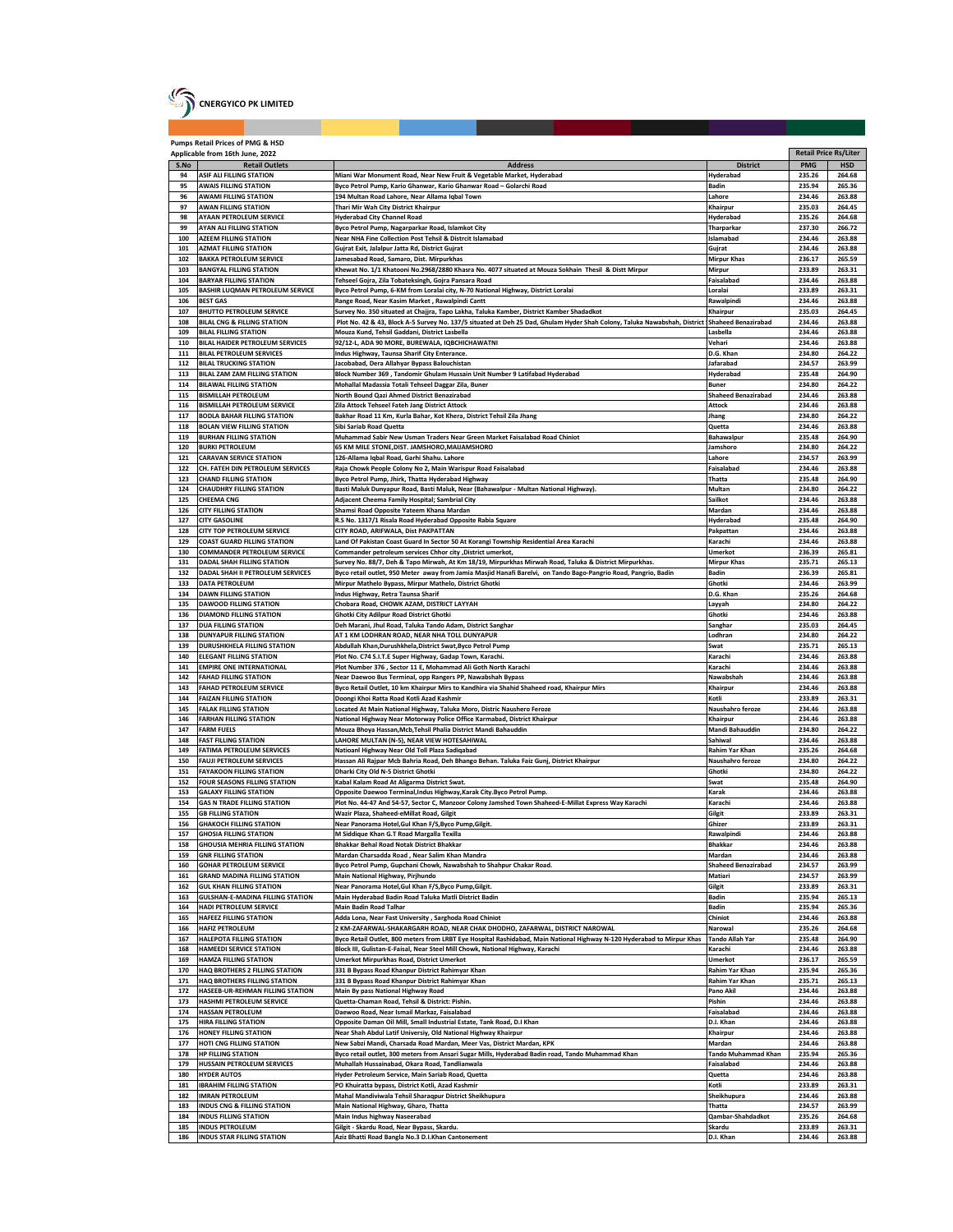|            | <b>CNERGYICO PK LIMITED</b>                                              |                                                                                                                                                                                                                       |                                     |                  |                                            |
|------------|--------------------------------------------------------------------------|-----------------------------------------------------------------------------------------------------------------------------------------------------------------------------------------------------------------------|-------------------------------------|------------------|--------------------------------------------|
|            |                                                                          |                                                                                                                                                                                                                       |                                     |                  |                                            |
|            | Pumps Retail Prices of PMG & HSD                                         |                                                                                                                                                                                                                       |                                     |                  |                                            |
| S.NO       | Applicable from 16th June, 2022<br><b>Retail Outlets</b>                 | <b>Address</b>                                                                                                                                                                                                        | <b>District</b>                     | PMG              | <b>Retail Price Rs/Liter</b><br><b>HSD</b> |
| 187        | INSHAF WAZIRISTAN PETROLEUM SERVICE                                      | 9 KM FROM CHOWK SERWAR SHAHEE, TEHSDHORI ADDA                                                                                                                                                                         | Muzaffargarh                        | 235.03           | 264.45                                     |
| 188<br>189 | <b>INTER CITY FUELS</b><br><b>IQBAL FILLING STATION</b>                  | Opp. Railway Carriage Factory, I.J Principal Rd, Islamabad<br>Head Marala Road, Godhpur Sialkot, District Sialkot                                                                                                     | Islamabad<br>Sailkot                | 234.46<br>234.80 | 263.88<br>264.22                           |
| 190        | <b>ISHTIAQ FILLING STATION</b>                                           | Jatlan Bhimber Road, Village Sosaka, AJK                                                                                                                                                                              | <b>Bhimber</b>                      | 233.89           | 263.31                                     |
| 191        | <b>ISLAM PETROLEUM SERVICE</b>                                           | Byco Retail Outlet, 2.3 kms away from UBL Bela branch, Bela road, Bela city, District Lasbela                                                                                                                         | Lasbella                            | 234.57           | 263.99                                     |
| 192<br>193 | <b>ISLAMKOT FILLING STATION</b><br><b>ITTEFAQ FILLING STATION</b>        | <b>Islamkot City District Tharparkar</b><br>8km-Fateh Pur Kahrore Pakka Road 111/MI Tehsil Kahrore Lalison District Layyah.                                                                                           | Tharparkar<br>Layyah                | 237.30<br>234.57 | 266.50<br>263.99                           |
| 194        | <b>ITTEHAD FILLING STATION</b>                                           | Qaboola Chowk Arifwala                                                                                                                                                                                                | Pakpattan                           | 234.46           | 263.88                                     |
| 195<br>196 | <b>JALAL FILLING STATION</b><br><b>JALALANI FILLING STATION</b>          | MOUZA MANERI BALA, SWABI-MARDAN ROAD, SWABI<br><b>Sakrand Bypass District</b>                                                                                                                                         | Swabi<br><b>Shaheed Benazirabad</b> | 234.80<br>234.46 | 264.22<br>263.88                           |
| 197        | <b>JALUE KHEL PETROLEUM</b>                                              | Near Allah Khel chowk, Mianwali-Banu road Qamar Mashani.                                                                                                                                                              | Mianwali                            | 234.46           | 263.88                                     |
| 198        | <b>JAMAL OIL FILLING STATION</b>                                         | Jallah Jeem Tehseel Mailsi District Vehari                                                                                                                                                                            | Vehari                              | 234.46           | 263.88                                     |
| 199<br>200 | <b>JAMALI FILLING STATION</b><br><b>JANS FILLING STATION</b>             | Osta Mohammad City District Dera Allahyar, Balouchistan<br>Mustaqeem Jan, Mian Banda, Timergara, District Dir                                                                                                         | Jafarabad<br><b>Lower Direct</b>    | 235.03<br>235.26 | 264.45<br>264.68                           |
| 201        | <b>JATOI FILLING STATION</b>                                             | Jatoi Filling Station National Highway, Hala Road Khando                                                                                                                                                              | <b>Shaheed Benazirabad</b>          | 235.03           | 264.45                                     |
| 202        | <b>JAVED GUL FILLING STATION</b>                                         | <b>Hala Road District Sanghar</b>                                                                                                                                                                                     | Sanghar                             | 235.03           | 264.45                                     |
| 203<br>204 | <b>JEDDAH TRUCKING STATION</b><br>JEEJAL FILLING STATION                 | N.C No. 162, situated in Gundpass, Tapu Gabopat, Tehsil Maripur, District West Karachi<br>Byco retail outlet, 2.3 kms away from UBL Gambat branch, Agra Gambat Road, Gambat                                           | Karachi<br>Khairpur                 | 234.46<br>234.80 | 263.88<br>264.22                           |
| 205        | JEEVAY SHAHBAZ FILLING STATION                                           | Byco Petrol Pump, Kadhan Road, Badin                                                                                                                                                                                  | <b>Badin</b>                        | 236.17           | 265.59                                     |
| 206<br>207 | JILANI PETROLEUM SERVICE                                                 | Byco Petrol Pump, Near Jati Chowk, Badin Sujawal Road, Sujawal                                                                                                                                                        | Sujawal                             | 235.48           | 264.90                                     |
| 208        | JP'S PETROLEUM SERVICE<br><b>KANWAL FILLING STATION</b>                  | Main Northern Bypass Near Samama City District, Gaddap Town Karachi<br>Survey No. 82 situated at Deh Pat Gahi, Tapo Tando Muhammad Khan, Taluka Tando Muhammad Khan, District Tando Muham Tando Muhammad Khan         | Karachi                             | 234.46<br>235.71 | 263.88<br>265.13                           |
| 209        | <b>KARIM FILLING STATION</b>                                             | Talhar Tando Bagho Road, Tando Bagho                                                                                                                                                                                  | <b>Badin</b>                        | 236.17           | 265.59                                     |
| 210<br>211 | <b>KARMAAL FILLING STATION</b><br><b>KARWAN 3 FILLING STATION</b>        | P.O.Toba, Lilla Road, The.Pind Dadan Khan, Near Hbl, Lillah-Toba Road.<br>Near Mandra toll plaza Kalvam Shraif GT Road, District Rawalpindi                                                                           | Jhelum<br>Rawalpindi                | 235.03<br>234.46 | 264.45<br>263.88                           |
| 212        | <b>KASHAN FILLING STATION</b>                                            | Chiniot Sarghoda Road, Pull Kot Ismail Lalliyan                                                                                                                                                                       | Chiniot                             | 234.46           | 263.88                                     |
| 213        | KASHMIR PETROLEUM SERVICE                                                | Byco Petrol Pump, 3.4 KM from Ali Baig Police Station P/O Ali baig Khas Tehsil & District Bhimber                                                                                                                     | <b>Bhimber</b>                      | 233.89           | 263.31                                     |
| 214<br>215 | <b>KHALID PETROLEUM</b><br>KHAN BADSHAH FILLING STATION                  | Chowk Marley, Tehseel Arifwala, District Pakpattan<br>Gulabad, Chakdara, District Lower Dir, KPK                                                                                                                      | Pakpattan<br><b>Lower Dir</b>       | 234.46<br>235.03 | 263.88<br>264.45                           |
| 216        | <b>KHAN BELA FILLING STATION</b>                                         | Khan Bela-Allahbad Road, Khan Bela, District Rahim Yar Khan                                                                                                                                                           | Rahim Yar Khan                      | 235.48           | 264.90                                     |
| 217        | <b>KHAN PETROLEUM SERVICES</b>                                           | Haveli Lakkha Pakpattan Road, City Haveli Lakkah District Okara                                                                                                                                                       | Okara                               | 234.57           | 263.99                                     |
| 218<br>219 | <b>KHANCO FILLING STATION</b><br><b>KHATTAK PETROLEUM</b>                | Mahal Kharala, Kalan, Kohat Road, Fatehjhang 0300-5343569<br>Plot No.St 18/3 Sub Block/Sub Sector No.7-A, Korangi Industrial& Commercial Area Near National Refinery Karachi                                          | Attock<br>Karachi                   | 234.46<br>234.46 | 263.88<br>263.88                           |
| 220        | KHIZAR HAYAT (ALM) FILLING STATION                                       | <b>Bachadad Mirpurkhas</b>                                                                                                                                                                                            | <b>Mirpur Khas</b>                  | 235.94           | 265.36                                     |
| 221        | KHURAM PETROLEUM SERVICES                                                | Moch Village, 9km From Mianwali, Mianwali Kalabagh Road, District Mianwali                                                                                                                                            | Mianwali                            | 234.46           | 263.88                                     |
| 222<br>223 | KOH BALOCH PETROLEUM SERVICE<br><b>KOHING FILLING STATION</b>            | Byco Retail Outlet, Opposite Lasbela University of Agriculture, Marine and Water Sciences, main RCD Highway Karachi to Que<br>Byco Petrol Pump, On Main Quetta Karachi (RCD) Highway, Near Khuzdar Bus Stand, Khuzdar | Lasbella<br>Khuzdar                 | 234.57<br>234.46 | 263.99<br>263.88                           |
| 224        | KUCHA-E-BALOCHAN FILLING STATION                                         | PLOT NO. A-B, DEH TORE GADAP TOWN, DISTRICT MALIR, NEAR KUTCHA BALOCHAN FARM HOUSE                                                                                                                                    | Karachi                             | 234.46           | 263.88                                     |
| 225<br>226 | <b>KUNRI MEHRAN FILLING STATION</b><br><b>LAIQ FILLING STATION</b>       | Plot No. 25 & 26 Jiryan No. 26 Taluka Kunri District Umerkot<br>C/O Abdul Ali & Brothers, Cement And Fertilizers Dealer Quetta Rd, Qila Saifullah.                                                                    | Umerkot<br>Qila Saifullah           | 236.39<br>233.89 | 265.81<br>263.31                           |
| 227        | <b>LANDI ARBAB FILLING STATION</b>                                       | Ring Road, Paf Canal Chowk, Peshawar.                                                                                                                                                                                 | Peshawar                            | 234.46           | 263.88                                     |
| 228        | LAR PETROLEUM SERVICE                                                    | National Highway (N-5), Fatehpur Kamal, District Rahimyar Khan                                                                                                                                                        | Rahim Yar Khan                      | 235.71           | 265.13                                     |
| 229<br>230 | LILLAH CNG & FILLING STATION<br>LUCKY OIL COMPANY PRIVATE LIMITED        | Mahal Jarahi, Tehsil & District Rawalpindi<br>PAF Masroor Base, KARACHI                                                                                                                                               | Rawalpindi<br>Karachi               | 234.46<br>234.46 | 263.88<br>263.88                           |
| 231        | LUCKY STAR PETROLEUM SERVICE                                             | Near Toyota Highway Motors and Maymar More, Super Highway, Karachi                                                                                                                                                    | Karachi                             | 234.46           | 263.88                                     |
| 232<br>233 | LUQMAN PETROLEUM SERVICES<br><b>M SHARIF FILLING STATION</b>             | Kotla, Haji Shan Road, Near Layyah Sugar mill, Layyah                                                                                                                                                                 | Layyah<br>Lahore                    | 234.80<br>234.46 | 264.22<br>263.88                           |
| 234        | M. SULEMAN PETROLEUM SERVICE                                             | Rizwan Garden, Lower Mall, Multan Road Lahore<br>Khipro Sanghar Road District Sanghar                                                                                                                                 | Sanghar                             | 235.71           | 265.13                                     |
| 235        | M. YOUSUF PETROLEUM SERVICE                                              | <b>Tehseel Thul District Jacobabad</b>                                                                                                                                                                                | Jacobabad                           | 234.46           | 263.88                                     |
| 236<br>237 | <b>M.ISHAQUE FILLING STATION</b><br><b>M.UMER PETROLEUM SERVICE</b>      | Plot No. G-4, Civilian Housing Scheme, Qasimabad, Hyderabad<br>Byco Petrol Pump, N-25, Quetta-Karachi Highway, Mastung                                                                                                | Hyderabad<br>Quetta                 | 235.26<br>234.46 | 264.68<br>263.88                           |
| 238        | <b>M.YOUSUF 2 FILLING STATION</b>                                        | Kandhkot Road Mohallah Jacobabad                                                                                                                                                                                      | Jacobabad                           | 235.48           | 264.90                                     |
| 239        | <b>MAALIK KHAN PETROLEUM</b>                                             | Byco Petrol Pump - Labour Colony, Nawai Killi, New Hanna Road, Quetta                                                                                                                                                 | Quetta                              | 234.46           | 263.88                                     |
| 240<br>241 | <b>MADINA 1 FILLING STATION</b><br><b>MADINA PETROLEUM SERVICE</b>       | Tillu Road, Nehar Kinara Sadiqabad<br>Near D -Ground, Faisalabad                                                                                                                                                      | Rahim Yar Khan<br>Jhang             | 235.26<br>234.80 | 264.68<br>264.22                           |
| 242        | <b>MADINA TAYYABA FILLING STATION</b>                                    | Byco Retail Outlet, 1.9 kms away from LRBT Eye Hospital Rashidabad on N-120 National Highway Hyderabad-Mirpurkhas                                                                                                     | <b>Tando Allah Yar</b>              | 235.48           | 264.90                                     |
| 243<br>244 | <b>MAKKAH FUEL</b><br><b>MAKKAH LPG &amp; FILLING STATION</b>            | Makkah Fuels, Byco Petrol Pump, Main Road Garho, Near Shah Noorani Rice Mill, Garho                                                                                                                                   | Thatta<br>Qambar-Shahdadkot         | 235.03<br>235.26 | 264.45<br>264.68                           |
|            | <b>MALIK SAIF FILLING STATION</b>                                        | Main Indus Highway(N55) Tehsil Naseerabad dist. Kamber<br>Malik Saif Byco Filling Station, Near Madinah Cng Station, Main Sariab Road, Quetta                                                                         | Quetta                              | 234.46           | 263.88                                     |
| 246        | <b>MAM FILLING STATION</b>                                               | Plot # PP, Sector X-V, Gulshan-e-Maymar, Karachi.                                                                                                                                                                     | Karachi                             | 234.46           | 263.88                                     |
| 247<br>248 | <b>MANJ PETROLEUM SERVICES</b><br>MARWAT 2 FILLING STATION KOT ADDU      | 12 Km, Narowal Zafarwala Road, Distrcit Narowal<br>KHASRA NO 24/23/2,26/3, AT IN MAHALKOT ADDU                                                                                                                        | Narowal<br>Muzaffargarh             | 235.26<br>234.46 | 264.68<br>263.88                           |
| 249        | <b>MARWAT FILLING STATION</b>                                            | Main Road Sarai Nowrang, Distt.Lucky Marwat, KPK                                                                                                                                                                      | Lakki Marwat                        | 234.46           | 263.88                                     |
| 250<br>251 | <b>MARWAT PESHAWAR FILLING STATION</b><br>MASOOD BROTHERS PETROLEUM      | Main Gt Road N5 Nasirpur Peshawer<br>Multan, Kot Addu Road, Jamanshah Layyiah District                                                                                                                                | Peshawar<br>Layyah                  | 234.46<br>234.80 | 263.88<br>264.22                           |
| 252        | <b>MATIARI PETROLEUM</b>                                                 | Survey No. 383, 473/2 & 473/5, National Highway, Taluka & District Matiari.                                                                                                                                           | Matiari                             | 235.03           | 264.45                                     |
| 253        | MAZARI ONE PETROLEUM SERVICE                                             | Survey No.448 situated in Deh Kundri Wala, Tapa Kundri Wala, Taluka Ubauro, District Ghotki                                                                                                                           | Ghotki                              | 235.03           | 264.45                                     |
| 254<br>255 | <b>MECCA PETROLEUM</b><br><b>MEEKAIL ENTERPRISES</b>                     | Noorkot Mangri, Tehseel Shakargarh, District Narowal<br>Gaja Mori, Sehri, TM khan Hyderabad Road.                                                                                                                     | Narowal<br>Hyderabad                | 235.26<br>235.48 | 264.68<br>264.90                           |
| 256        | <b>MEHAK FILLING STATION</b>                                             | <b>Qamber Road Shahdadkot</b>                                                                                                                                                                                         | Qambar-Shahdadkot                   | 235.03           | 264.45                                     |
| 257        | MEHBOOB KHAN PETROLEUM                                                   | Main Quetta Lora Lai Road Muslim Bagh District Qila Saifullah                                                                                                                                                         | Qila Saifullah                      | 233.89           | 263.31                                     |
| 258<br>259 | <b>MEHR FILLING STATION</b><br><b>MEHRAN PETROLEUM &amp; CNG STATION</b> | Site Area Near Nauras Chowrangi Karachi<br>Shahdadpur City District Sanghar                                                                                                                                           | Karachi<br>Sanghar                  | 234.46<br>235.03 | 263.88<br>264.45                           |
| 260        | <b>MEMON PETROLEUM SERVICE</b>                                           | Byco Petrol Pump, Sujawal Road, Taluka & District Tando Muhmmad Khan.                                                                                                                                                 | <b>Tando Muhammad Khan</b>          | 235.71           | 265.13                                     |
| 261<br>262 | <b>MIAN AHMED FILLING STATION</b><br>MIR PETROLEUM SERVICE               | Chak No. 85/R.B. Sheikhupura Faisalabad Road. Tehsil Shahkot. District Nankana Sahib<br>Byco Petrol Pump, Langho road, Ubauro city Bypass, Sindh                                                                      | Nanakana Shaib<br>Ghotki            | 234.46<br>234.80 | 263.88<br>264.22                           |
| 263        | <b>MOHMAND FILLING STATION</b>                                           | Pakhtoonabad Chowk Near New Naziamabad Mangopeer Road                                                                                                                                                                 | Karachi                             | 234.46           | 263.88                                     |
| 264        | <b>MOON FILLING STATION</b>                                              | Plot No. E-23/B Center Avenue, Site Karachi                                                                                                                                                                           | Karachi                             | 234.46           | 263.88                                     |
| 265<br>266 | MOOSA PETROLEUM SERVICE<br>MOULANA PETROLEUM SERVICE                     | Byco Petrol Pump, District Umerkot on Umerkot Mirpurkhas Road, Umerkot, 1 KMs from Umerkot<br>National Highway Sibbi Quetta                                                                                           | Umerkot<br>Sibi                     | 236.39<br>235.48 | 265.81<br>264.90                           |
| 267        | MOUSA KHEL FILLING STATION                                               | Mitro Adda Tehsil Melsi District Vehari                                                                                                                                                                               | Vehari                              | 234.46           | 263.88                                     |
| 268        | <b>MS BROTHERS FILLING STATION</b>                                       | Multan to Bosan Road, Near Citi Housing Society, Lutfabad, Multan                                                                                                                                                     | Multan                              | 234.46           | 263.88                                     |
| 269<br>270 | MUHAMMAD KHAN & CO. FILLING STATION<br>MUHAMMAD MURAD PETROLEUM SERVICE  | Chowk Kumara Wala Khanewal Road Multan<br>Byco Petrol Pump, Near Naudero Sugar Mill, Naudero City                                                                                                                     | Multan<br>Larkana                   | 234.46<br>234.80 | 263.88<br>264.22                           |
| 271        | MUHAMMAD SAAD PETROLEUM SERVICE                                          | Byco Retail Outlet, 3 kms away from Bozdar Society Public Park on Tando Adam-Jhol road, Tando Adam, Sanghar.                                                                                                          | Sanghar                             | 235.03           | 264.45                                     |
| 272        | MUHAMMADI FILLING STATION GOLARCHI                                       | Survey No.140/4, Main Golarchi/Thatta Road, Tlk Golarchi, Badin                                                                                                                                                       | Badin                               | 235.71           | 265.13                                     |
| 273<br>274 | <b>MUNEEB CNG</b><br>MUSHTARKA PETROLEUM SERVICE                         | TEHSIL KOT MOMEN LAHORE ROAD, SARGODHA<br>Dukki Sangvani Road Pathan Coat Loralai                                                                                                                                     | Sargodha<br>Loralai                 | 234.80<br>233.89 | 264.22<br>263.31                           |
| 275        | <b>MUSLIM FILLING STATION</b>                                            | 4 Km Bahawalpur-Yazman Road, Near Bahawalpur Cantt, Bahawalpur                                                                                                                                                        | Bahawalpur                          | 235.03           | 264.45                                     |
| 276<br>277 | MUSTAFA PETROLEUM SERVICE<br><b>MUZZAFFAR GASWAYS</b>                    | Sanghar Nawabshah Road, Khadro<br>Sanjiwal Factory Road, Attock City                                                                                                                                                  | Sanghar<br><b>Attock</b>            | 234.80<br>234.46 | 264.22<br>263.88                           |
| 278        | <b>NAFEES FILLING STATION</b>                                            | S. No. 516 Deh Tando Adam Taluka Tando Adam District Sanghar                                                                                                                                                          | Sanghar                             | 235.03           | 264.45                                     |
| 279        | <b>NAGYAL FILLING STATION</b>                                            | Syhana Kahuta Road Arri Syedian, Tehseel Kahuta District Rawalpindi                                                                                                                                                   | Rawalpindi                          | 234.46           | 263.88                                     |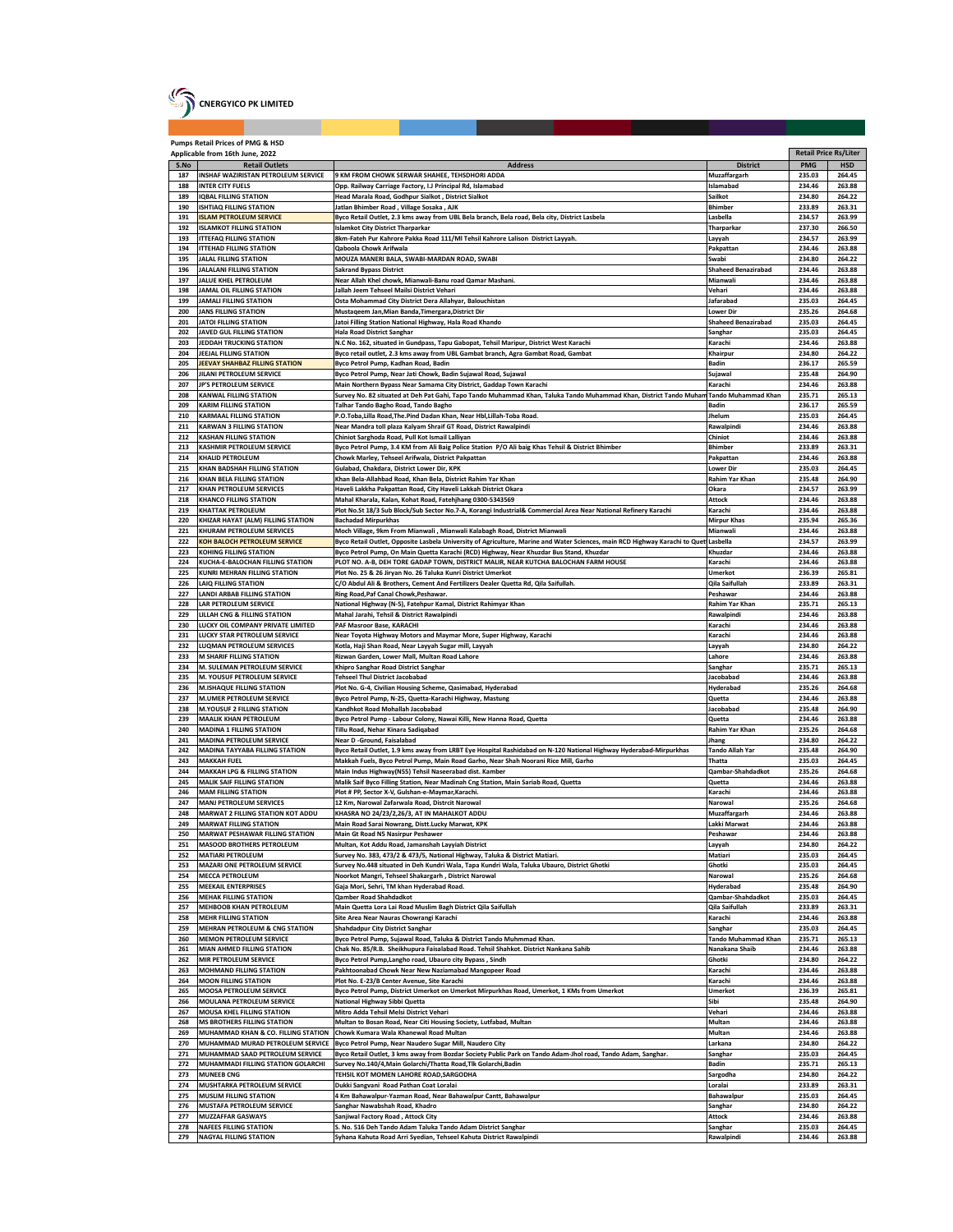|            | Pumps Retail Prices of PMG & HSD                                   |                                                                                                                                                 |                            |                  |                              |
|------------|--------------------------------------------------------------------|-------------------------------------------------------------------------------------------------------------------------------------------------|----------------------------|------------------|------------------------------|
|            | Applicable from 16th June, 2022                                    |                                                                                                                                                 |                            |                  | <b>Retail Price Rs/Liter</b> |
| S.No       | <b>Retail Outlets</b>                                              | <b>Address</b>                                                                                                                                  | <b>District</b>            | PMG              | <b>HSD</b>                   |
| 280        | <b>NAICH FILLING STATION</b>                                       | Khushab City Opposite Satellite Town Khushab-Mianwali Road District Khushab                                                                     | Khushab                    | 234.80           | 264.22                       |
| 281        | <b>NARI FILLING STATION</b>                                        | Mouza Nari, 15 Km Khushab Lilla Road, District Khushab                                                                                          | Khushab                    | 235.03           | 264.45                       |
| 282        | <b>NASEEB FILLING STATION</b>                                      | Chakwal Road, Choa Saidan Shah, Distt. Chakwal                                                                                                  | Chakwal                    | 235.03           | 264.45                       |
| 283        | <b>NASEEM FILLING STATION</b>                                      | Sadiqabad Bypass, Main National Highway, District Rahim Yar Khan,                                                                               | Rahim Yar Khan             | 235.26           | 264.68                       |
| 284<br>285 | <b>NASIR KHAN PETROLEUM SERVICE</b><br><b>NAVEED PETROLEUM</b>     | 5.5 Km From Shorkot On Shorkot-Multan Road, Shorkot, District Jhang                                                                             | Jhang                      | 235.26<br>235.03 | 264.68<br>264.45             |
| 286        | <b>NAWAZ FILLING STATION</b>                                       | 4-Km Sahiwal Shahpur Road, Mouza Bhoriwala, Chota Sahiwal, District Sargodha<br>Arisha Colony Opposite Mill Colony Civil Road Hospital Khairpur | Sargodha<br>Khairpur       | 234.46           | 263.88                       |
| 287        | <b>NAYYAB PETROLEUM</b>                                            | Faisalabad Sargodha Road Mohamadi Market Near Bypass Chiniot                                                                                    | Chiniot                    | 234.46           | 263.88                       |
| 288        | <b>NEW AL NOOR FILLING STATION</b>                                 | Tehsil Karor Lal Eason, District Layyah                                                                                                         | Layyah                     | 234.46           | 263.88                       |
| 289        | NEW AWAIS QARNI PETROLEUM SERVICE                                  | Main Indus Highway N-55 Manjhdad District Jamshoro                                                                                              | Jamshoro                   | 235.03           | 264.45                       |
| 290        | <b>NEW BISMILLAH FUELS</b>                                         | Byco Petrol Pump, Near Railway Phatak Opp Kuser Clinic Lahore Road, Jaranwala                                                                   | Faisalabad                 | 234.46           | 263.88                       |
| 291        | NEW HAMZA PETROLEUM SERVICES                                       | Sialkot Wazirabad Road Adda Begowalla Sambrial                                                                                                  | Sailkot                    | 234.46           | 263.88                       |
| 292        | <b>NEW IQBAL FILLING STATION</b>                                   | 3 Km Faislabad Road Near Fuji Hotel Jaranwala                                                                                                   | Faisalabad                 | 234.46           | 263.88                       |
| 293        | <b>NEW MAKKAH FILLING STATION</b>                                  | Main National Highway Ghotki North Bound                                                                                                        | Ghotki                     | 234.46           | 263.88                       |
| 294        | <b>NEW MEHRAN FILLING STATION</b>                                  | Byco Retail Outlet, 210 meters from Zero Point Nawabshah, Main National Highway N-305 Sakrand to Benazirabad                                    | <b>Shaheed Benazirabad</b> | 234.46           | 263.88                       |
| 295        | <b>NEW SHAHBAZ FILLING STATION</b>                                 | Goods Naka, Opposite Hyderabad Railway Station                                                                                                  | Hyderabad                  | 235.48           | 264.90                       |
| 296        | <b>NEW SSD FILLING STATION</b>                                     | Byco Retail Outlet, 400 meters from Daewoo Bus Terminal Daharki, N-5 National Highway                                                           | Ghotki                     | 234.80           | 264.22                       |
| 297        | NEW THAHEEM PETROLEUM SERVICE                                      | Survey No. 75-76, Deh 7 Tapo Khanpur Taluka and District Khairpur                                                                               | Khairpur                   | 234.46           | 263.88                       |
| 298        | <b>NEW UMERKOT FILLING STATION</b>                                 | Opposite ALLAH wala chowk Umerkot                                                                                                               | Umerkot                    | 236.39           | 265.81                       |
| 299        | <b>NEW USMAN FILLING STATION</b>                                   | MARLA ROAD, PURANA THANA CHOWK, DISPAKPATTAN                                                                                                    | Pakpattan                  | 234.57           | 263.99                       |
| 300        | <b>NEW YARAAN BROTHERS</b>                                         | Airport Roundabout Near Airport Police Station Quetta.                                                                                          | Quetta                     | 234.46           | 263.88                       |
| 301        | NIAZ BROTHERS PETROLEUM SERVICE                                    | National highway Qilla Saifullah                                                                                                                | Qila Saifullah             | 233.89           | 263.31                       |
| 302        | <b>NIAZ FILLING STATION</b>                                        | Mr.Gul Khan, Panorama Hotel, Gilgit.                                                                                                            | Ghizer                     | 233.89           | 263.31                       |
| 303        | NOORANI PETROLEUM SERVICE                                          | Survey No. 317, Deh Band Murad (P), Taluka Mangophir, District Karachi West                                                                     | Karachi                    | 234.46           | 263.88                       |
| 304        | <b>NOORDI FILLING STATION</b>                                      | District Tehseel Haripur, Gt Road Ali Khan Haripur                                                                                              | Haripur                    | 234.46           | 263.88                       |
| 305        | <b>NOORI FILLING STATION</b>                                       | Main National Highway Bypass Makli Thatta                                                                                                       | Thatta                     | 235.03           | 264.45                       |
| 306        | <b>NOROZ FILLING STATION</b>                                       | Byco Petrol Pump, Near FC Camp, Main RCD Road, Kalat                                                                                            | Kalat                      | 235.26           | 264.68                       |
| 307        | <b>NOWSHERA FILLING STATION</b>                                    | Mardan Road, Noushehra.                                                                                                                         | Nowshera                   | 234.46           | 263.88                       |
| 308        | PAK AFGHAN FILLING STATION                                         | Chaman Road Near Belleli Bypass                                                                                                                 | Quetta                     | 234.46           | 263.88                       |
| 309        | PAK DANYORE FILLING STATION                                        | Khewat No.1070, Khasrah No.110,111 situated in Mouza Danyore, Tehsil Danyore, District Gilgit                                                   | Gilgit                     | 233.89           | 263.31                       |
| 310        | PAKHTUNKHWA FILLING STATION                                        | MM Road Dhora Adda Layyiah                                                                                                                      | Layyah                     | 235.03           | 264.45                       |
| 311        | PAKISTAN PETROLEUM                                                 | Byco retail outlet, 5 kms away from Thatta Cement Factory, main Ghulamullah road, Thatta                                                        | <b>Ghulamullah Town</b>    | 234.80           | 264.22                       |
| 312        | <b>PALARI FILLING STATION</b>                                      | Main Super Highway Near Toll Palaza, Domba Goth Karachi                                                                                         | Karachi                    | 234.46           | 263.88                       |
| 313        | PANJTANI PETROLEUM                                                 | Byco Retail Outlet, 0.26 Kms away from NADRA Office Badin, Hyderabad-Badin Road, District Badin                                                 | Badin                      | 235.94           | 265.36                       |
| 314        | <b>PARADISE FILLING STATION</b>                                    | KAHIRPUR NO.38-39 CHUNDNKO TALUKA NARACHUNDKO                                                                                                   | Khairpur                   | 234.80           | 264.22                       |
| 315        | PARIS-2 FILLING STATION                                            | Main Airport Larkana                                                                                                                            | Larkana                    | 234.80           | 264.22                       |
| 316        | <b>PEARL CNG</b>                                                   | High Court Road, Gulrez Colony Gate 3, Rawalpindi Contact : Umer Khan                                                                           | Rawalpindi                 | 234.46           | 263.88                       |
| 317        | PESHAWAR CNG FILLING STATION                                       | Ring Road Hayatabad Peshawar                                                                                                                    | Peshawar                   | 234.46           | 263.88                       |
| 318        | POLYAKA FILLING STATION                                            | Pakpattan Road, Arifwala                                                                                                                        | Pakpattan                  | 234.46           | 263.88                       |
| 319        | POONAM PETROLEUM SERVICES                                          | Byco Petrol Pump, On Jamshoro Road, Jamshoro City, Jamshoro                                                                                     | Jamshoro                   | 235.26           | 264.68                       |
| 320        | PRIMA KT BANDAR TRADE SERVICES                                     | Byco Petrol Pump, Keti Bandar, Thatta                                                                                                           | Thatta                     | 235.48           | 264.90                       |
| 321        | <b>QADIR FILLING STATION</b>                                       | 1 Km Gujranwala Road Tehsil Wazirabad District Gujranwala                                                                                       | Gujranwala                 | 234.80           | 264.22                       |
| 322        | <b>QAMAR FILLING STATION</b>                                       | Jhampir Road Site Area Nooriabad Karachi                                                                                                        | Karachi                    | 235.03           | 264.45                       |
| 323        | <b>QAZI FILLING STATION</b>                                        | Near Al-Moiz Mills, Chashma Road, D.I.Khan                                                                                                      | D.I. Khan                  | 234.46           | 263.88                       |
| 324        | <b>QURBAN PETROLEUM SERVICE</b>                                    | Rato Dera Bypass Larkana                                                                                                                        | Larkana                    | 234.46           | 263.88                       |
| 325        | <b>QURESHI PETROLEUM SERVICE</b>                                   | Byco Retail Outlet, 1.2 kms from Deewan Medical Center, Badin Sujawal Road, District Sujawal                                                    | Sujawal                    | 235.26           | 264.68                       |
| 326        | <b>RAEES PETROLEUM</b>                                             | Byco Petrol Pump, Deh Mouchko, Raees Goth, Main RCD Highway, West Karachi                                                                       | Karachi                    | 234.46           | 263.88                       |
| 327        | <b>RAHIM FILLING STATION</b>                                       | Deh Babarloi Old National Highway                                                                                                               | Khairpur                   | 234.46           | 263.88                       |
| 328        | <b>RAJ FILLING STATION</b>                                         | Gharo, Mirpur Sakro Road, Near Coastguard Checkpost, Gharo                                                                                      | Thatta                     | 234.57           | 263.99                       |
| 329        | <b>RANA ABBASS PETROLEUM</b>                                       | Bypass Chowk, Lahore Sheikhupura Road, Khan Colony, Sheikhupura                                                                                 | Sheikhupura                | 234.46           | 263.88                       |
| 330        | RANA TAJ PETROLEUM SERVICE                                         | 4-5 Kms, Iqbalabad Road, District Rahim Yar Khan                                                                                                | Rahim Yar Khan             | 235.48           |                              |
| 331        | <b>RAO FILLING STATION</b>                                         |                                                                                                                                                 |                            |                  | 264.90                       |
|            |                                                                    | Maisi Ro,Tehsl Kahore Pacca Dist.Loghran Basti Shoukatabad,Mouaz Mhd.Murad,11-12 Km Frm Kahor Pacca,Kahore Pacca                                | Vehari                     | 234.46           | 263.88                       |
| 332        | <b>RASHID PETROLEUM</b>                                            | Sutlej Park Chowk Bahwalnagar                                                                                                                   | Bahawalnagar               | 234.80           | 264.22                       |
| 333        | <b>RAWAL FILLING STATION</b>                                       | Near Midway Hotel, KLP Road, Sadiqabad, District Rahim Yar Khan                                                                                 | Rahim Yar Khan             | 235.26           | 264.68                       |
| 334        | RAWAL HASNAIN PETROLEUM SERVICE                                    | Survey 8/4,9/3 And 9/4, Main NHA N-Taluka and District Naushero Feroz,                                                                          | Naushahro feroze           | 234.46           | 263.88                       |
| 335        | RAZA BROTHERS PETROLEUM SERVICE                                    | Main National Highway. South Bound Track, Halani-Khairpur. At Deh Behlani Taluka Mehrab Pur. District Naushero                                  | Naushahro feroze           | 234.80           | 264.22                       |
| 336        | <b>RAZIA FILLING STATION</b>                                       | District Khairpur Station Kot Lalo Block Number 915 Tappo Mario Parri                                                                           | Khairpur                   | 235.26           | 264.68                       |
| 337        | <b>RAZZAR FILLING STATION</b>                                      | Shawa Adda, Swabi Mardan Road, Tehsil Razzar, District Swabi.                                                                                   | Swabi                      | 234.80           | 264.22                       |
|            | <b>REHAN BROTHERS</b>                                              | Mouza Jatri In B/W Km No 2-3 From Head Bloki On More Khunda / Head Bloki Road , Tehsil & District: Nankana Sahit                                | Kasur                      | 234.46           | 263.88                       |
| 339        | REHMAN NABEEL FILLING STATION                                      | Chak No. 189, Khurrianwala Chak Jhumra Road, Tehsil Chak Jhumra, District Faisalabad                                                            | Faisalabad                 | 234.46           | 263.88                       |
| 340        | <b>S &amp; S PETROL STATION</b>                                    | 7 Km Lahore Road Sarghoda                                                                                                                       | Sargodha                   | 234.80           | 264.22                       |
| 341        | <b>S.K PATOLI FILLING STATION</b>                                  | Byco Retail Outlet, 3 km away from Ansari Sugar Mills, Badin Hyderabad Road, T.M. Khan                                                          | Tando Muhammad Khan        | 235.94           | 265.36                       |
| 342        | SAAD PETROLEUM SERVICE                                             |                                                                                                                                                 | Sanghar                    | 235.71           | 265.13                       |
| 343        | SABIL KHAN FILLING STATION                                         | Survey No.618/3 situated in Deh Khipro, Tapo Khipro, Taluka Khipro, District Sanghar<br>Muslim Chowk, Mouza Akramabad, District Rahimyar Khan   | Rahim Yar Khan             | 235.48           | 264.90                       |
| 344        |                                                                    | Mouza Pari Bangla, Gilgit                                                                                                                       |                            |                  |                              |
|            | SABIR HUSSAIN FILLING STATION                                      | Sadiq Trucking Station, Byco Petrol Pump, Ghaghar Phatak, Main National Highway, Karachi                                                        | Gilgit                     | 233.89<br>234.46 | 263.31<br>263.88             |
| 345<br>346 | <b>SADIQ TRUCKING STATION</b><br>SAIF ASNAN FILLING STATION        |                                                                                                                                                 | Karachi                    |                  |                              |
|            |                                                                    | Bosicor Petrol Pump, 10 Km- Mianwali Talagang Road. Surabwala, District Mianwali                                                                | Mianwali                   | 234.46           | 263.88                       |
| 347        | SAINDAD KHAN PETROLEUM SERVICES                                    | Mr Bashir C/O Allied Bank Limited Rajanpur Branch, Rajanpur.                                                                                    | Rajanpur                   | 235.48           | 264.90                       |
| 348        | SAJID FILLING STATION GAMBAT                                       | <b>Ghambat Main National Highway District Ghambat</b>                                                                                           | Khairpur                   | 234.57           | 263.99<br>265.36             |
| 349        | SAMEER PETROLEUM SERVICE                                           | Byco Petrol Pump, Main Sareeni Road near Police Check post Badin                                                                                | Badin                      | 235.94           |                              |
| 350<br>351 | <b>SARDAR FILLING STATION</b>                                      | Khewat No. 625, Khatooni No. 789, Khasra No. 946,947,950/3 situated at Mahal Muzaffar Pur, Tehsil & District Sialkot                            | Sailkot                    | 234.80           | 264.22<br>265.81             |
|            | SAYED PETROLEUM SERVICE                                            | Near Durab khan bricks company, Chor Road, District Umerkot                                                                                     | Umerkot                    | 236.39           |                              |
| 352        | SAYYED PETROLEUM                                                   | <b>Village Swawai District Buner</b>                                                                                                            | Swabi                      | 235.03           | 264.45                       |
| 353        | <b>SEHWAN FILLING STATION</b>                                      | SEHWAN BYPASS, MAIN INDUS HIGHWAY, NEAR BUS STAND N-55, Shewan Sharif                                                                           | Dadu                       | 234.80           | 264.22                       |
| 354        | SETH SOOMAR FILLING STATION                                        | SURVEY 11, DIPLO CITY, DIPLO BADIN RODIPLO                                                                                                      | Badin                      | 236.85           | 266.27                       |
| 355        | SHABBIR & FAEEZ PETROLEUM SERVICE                                  | Byco Petrol Pump, On Tando Muhd Khan to Hyderabad Road, Near Maal Peri Road, Tando Muhammad Khan                                                | <b>Tando Muhammad Khan</b> | 235.71           | 265.13                       |
| 356        | <b>SHABBIR FILLING STATION</b>                                     | Byco Petrol Pump, Tando Jan Muhammad Road, Digri, Mirpur Khas                                                                                   | <b>Mirpur Khas</b>         | 235.94           | 265.36                       |
| 357        | SHAH CNG & FILLING STATION                                         | Shah CNG Station, opposite caltex petrol pump, Main GT Road, Jehangira, District Nowshera.                                                      | Nowshera                   | 234.46           | 263.88                       |
| 358        | SHAH HABIB FILLING STATION                                         | Shah Habib Filling Station Near Revenue House, Main Road Bhitt Shah                                                                             | <b>Shaheed Benazirabad</b> | 234.80           | 264.22                       |
| 359        | SHAH JALAL PETROLEUM SERVICES                                      | Khursheed Ul Hassan Shah At Dm Mirpur Development Authority Mirpur Azad Kashmir                                                                 | Khushab                    | 235.03           | 264.45                       |
| 360        | SHAH KAKA KHEL FILLING STATION                                     | Main KKh Road Besham District Shangla                                                                                                           | Shangla                    | 236.62           | 266.04                       |
| 361        | SHAH NAWAZ FILLING STATION                                         | Ghosia Chowk, Tehsil Pir Mahal, District Toba Tek Singh.                                                                                        | <b>Toba Tek Singh</b>      | 235.03           | 264.45                       |
| 362        | SHAH PETROLEUM SERVICES                                            | Mingora By Pass Road(Swat)                                                                                                                      | Swat                       | 235.26           | 264.68                       |
| 363        | SHAHBAZ FILLING STATION                                            | Qamber Bypass Sialkot                                                                                                                           | Qambar-Shahdadkot          | 235.03           | 264.45                       |
| 364        | SHAHEED NIZAM AGHA FILLING STATION                                 | 2 kms from Saranan Bazar, Chaman Road, Saranan                                                                                                  | Pishin                     | 234.46           | 263.88                       |
| 365        | SHAHEEN FILLING STATION                                            | Adda Quarter Goggoo Mandi District Vehari                                                                                                       | Vehari                     | 234.46           | 263.88                       |
| 366        | SHAHID PETROLEUM SERVICES                                          | <b>Tehsil Chowk Cantt Road Lahore</b>                                                                                                           | Jhang                      | 235.48           | 264.90                       |
| 367<br>368 | <b>SHAHWANI FILLING STATION</b><br>SHAHZAD & JAWAD FILLING STATION | Eastern By pass Quetta Baliuchistan<br>Shahrukh Malik Sabiqa MPA Railway road, Model Town-A, Bahawalpur                                         | Quetta<br>Bahawalpur       | 234.46<br>235.48 | 263.88<br>264.90             |

**368 SHAHZAD & JAWAD FILLING STATION**<br> **369 SHAHZAD & JAWAD FILLING STATION**<br> **369 SHAHZAD & JAWAD FILLING STATION**<br> **369 SHAHZAD & JAWAD FILLING STATION**<br> **369** SHAHZAD RETROLEUM SERVICES<br> **369** SHAHZAD RETROLEUM 369 SHAHZAIB PETROLEUM SERVICES Byco Petrol Pump, Mirpur Sakro City on Gharo KT Bandar Highway, Mirpur Sakro<br>370 SHAIKH PETROLEUM SERVICE STABING PROTORUM INCORDING A SHARA SHANG SHANG MANGHANG ANG THATA 235.03 264.45<br>371